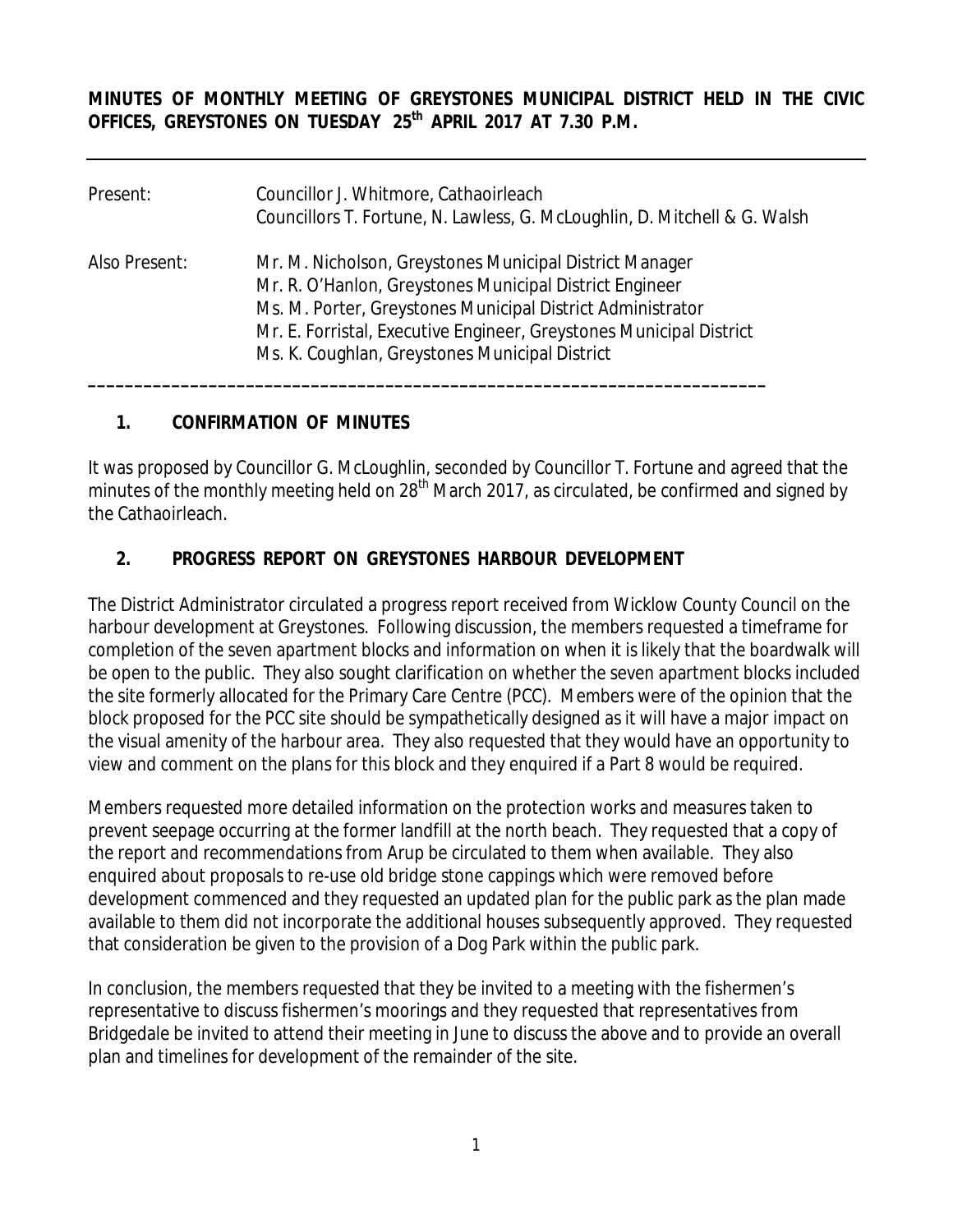# **3. 2017 GREYSTONES SCHEDULE OF MUNICIPAL DISTRICT WORKS**

The District Administrator had circulated the 2017 Greystones Schedule of Municipal District Works with the agenda. Members were critical of the allocations to the Greystones MD when compared to the other MDs and especially to the Bray MD. It was pointed out to the members that these figures were agreed at County Council level and that any changes to how the allocations were made would need to be agreed there. Members agreed to allocate €2,000 for renovation works at St. Crispin's Church and they requested that a list of allocations already agreed from the discretionary fund be circulated prior to the May meeting. Following discussion they formally agreed to adopt the 2017 Greystones Schedule of Municipal District Works as circulated.

# **4. REPORT FROM GREYSTONES MUNICIPAL DISTRICT ENGINEER & ALLOCATION OF DISCRETIONARY FUNDING**

The District Engineer circulated a report outlining works completed and planned in the district. Following discussion it was agreed to refer the following to Wicklow County Council for attention:

- 1. Parking at Kenmare Heights, Greystones
- 2. Maintenance of roundabouts, verges, etc. on Farrankelly and Charlesland dual carriageways
- 3. Dog fouling especially at Greystones harbour area
- 4. Litter and broken glass on north beach Greystones
- 5. Blacklion junction
- 6. Improvement works in Delgany village to include potholing, signage and removal of litter bin
- 7. Update on Delgany NTA proposals
- 8. Planning requirements and costings for provision of two electric charging points for cars
- 9. Costings for (a) improvement works at cul de sac at Sea Road Kilcoole and (b) provision of public lighting on Old Downs Road.

# **5. NOTICES OF MOTION:**

(a) Motion in the names of Councillors D. Mitchell & G. McLoughlin: 'The Council, together with Irish Rail should provide many more cycle parking places at Greystones Station'.

Following discussion on this motion, it was agreed that the District Engineer would look at the possibility of providing additional/improved cycle parking in the vicinity of the railway station and that Irish Rail also be requested to provide cycle parking, possibly on the station platform.

(b) Motion in the names of Councillor J. Whitmore: The Council facilitate GOCAR pilot scheme for car sharing and consider inviting representatives from GOCAR into the May meeting'.

Following discussion on this motion, it was agreed to invite representatives from GOCAR to make a presentation at the May meeting.

It was agreed that two notices of motion submitted by Councillor G. McLoughlin after the agenda had issued be considered at the May meeting.